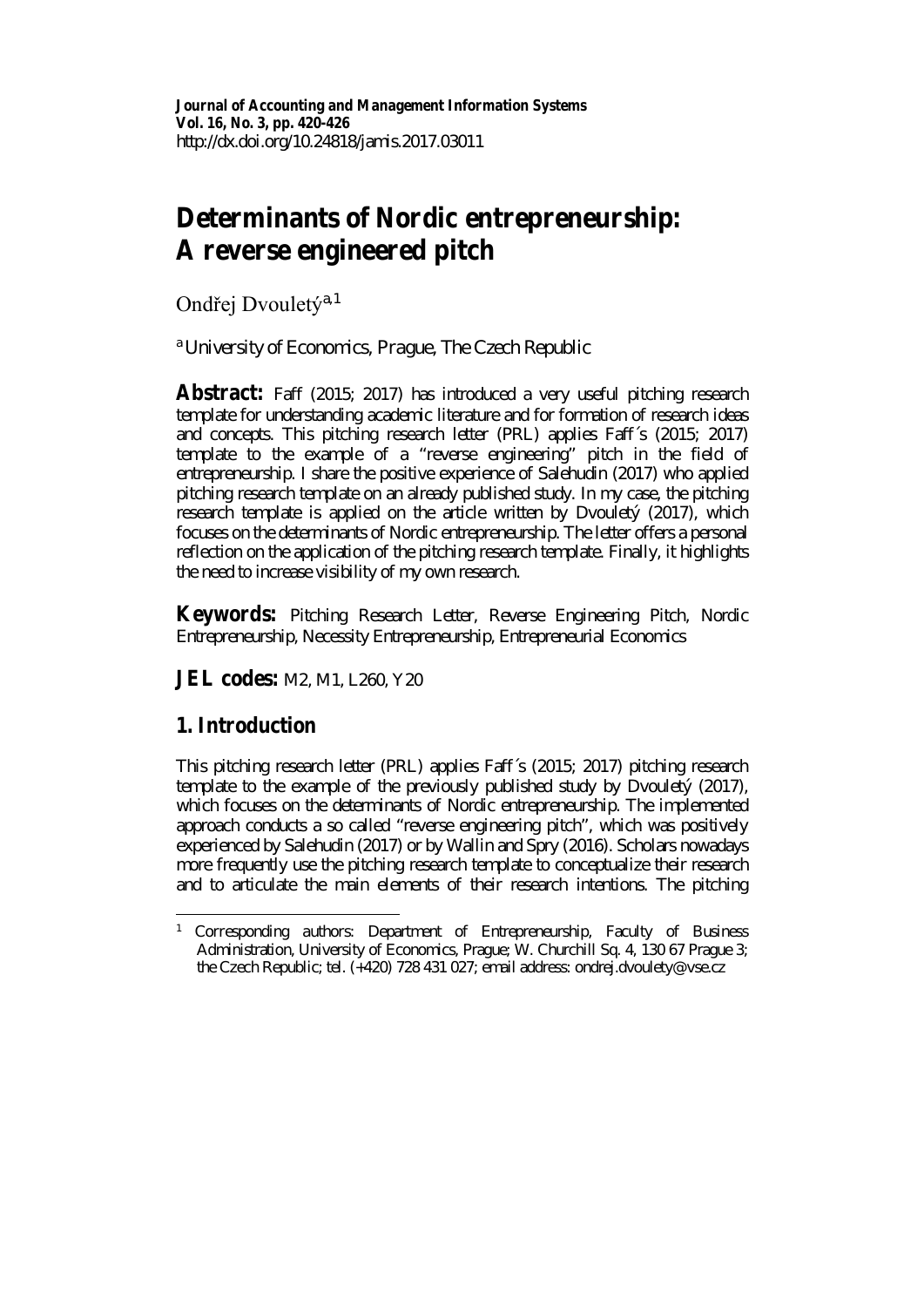research template is a good tool not only for masters and doctoral students, but also for all researchers (Ashraf & Manzoor, 2017 or Brenner, 2016).

Professor Faff introduced me to this useful tool, during the PhD seminar series, which took place at the University of Economics, Prague in April 2017. After his workshops, I took a chance to think of my own doctoral research and as a result I have created a reverse engineering pitch which is being introduced in this letter. The novelty of this letter lies in the fact that I have applied the pitching research template to my own research, Dvouletý (2017), which is already published in an academic journal. The template was applied 6 months after the manuscript was accepted for publication and therefore I could benefit from not only thinking of my own research retrospectively, but also how to share my findings with the key stakeholders.

In this letter, I firstly describe my step by step approach for creating a reverse engineer pitch. Secondly, I reflect my own personal experience when applying the template and the last section concludes the letter.

## **2. Step by step approach**

Before I started with the pitch, I had read Professor Faff´s most recent version of the "pitching research" paper (Faff, 2017), and I was thinking about the added value of the pitching research template. As for the second step, I went back to the final version of my recently published article entitled "Determinants of Nordic Entrepreneurship" which was published in the Journal of Small Business and Enterprise Development in 2017. After careful reading of both articles, I thought that writing a pitch could be quite easy, since I already knew all of the key information. However, I was wrong. I spent more than 10 hours of intensive work on the pitching research and I really carefully thought of the added value and novelty of my study with respect to the individual elements of the pitch. For writing of the pitch, I have used the online platform PitchMyResearch.com, which I found to be very intuitive and easy to use. The completed pitch is presented in Table 1. Since I have created a reverse engineering pitch, I have followed the approach described by Salehudin (2017) and entered into section (A) an original name of the published article as a title. I must admit that, according to Faff´s (2017) expectations, the pitch was completed in a "non-linear" way. For each of the pitch´s part, I have returned to the published paper and tried to think of, what was my original intention and how would I approach the part today. Section (B) identifies the main research question "What are the determinants of entrepreneurial activity in the Nordic countries?"

**Vol. 16, No. 3 421**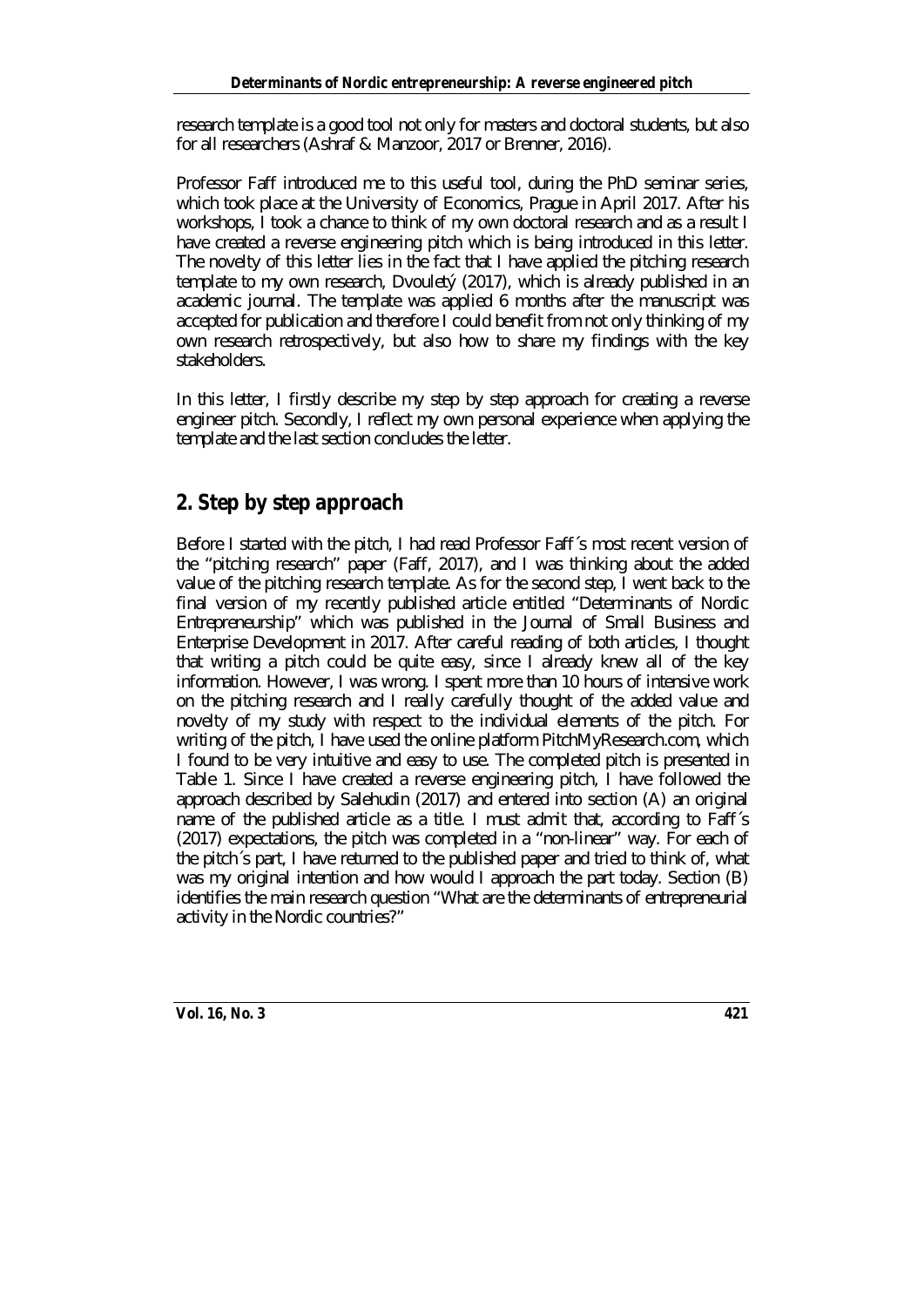All three main papers which are depicted in section (C), Freytag and Thurik (2007), Hjorth (2008) and Roig-Tierno *et al*. (2015), were authored by gurus in the field of entrepreneurship and they are in the line with the article´s main contribution. Motivation/Puzzle (D), tries to identify the research gap and potential for the academic contribution. Despite the fact, that determinants of entrepreneurial activity have been already many times studied by entrepreneurship scholars, there is a credible reason, why the determinants could affect entrepreneurial activity in the group of Nordic countries (Denmark, Finland, Iceland, Norway and Sweden) differently. Sections (E), (F) and (G) follow Faff´s (2015) "IDioTs" guide and describe the elaborated idea, sources of the data and empirical approach.

Parts (H) and (I) address the novelty and importance of the presented study. Published academic article contributes to the topic of the determinants of Nordic entrepreneurship from the quantitative perspective, since the previously published studies analyse Nordic entrepreneurship mainly by the qualitative research methods. The study contributes also to the topic of the determinants of entrepreneurship, because the role of some universally-valid drivers of entrepreneurship (e.g. R&D sector) have not been confirmed in the study. Additionally, Nordic policy makers should continue in the reduction of the administrative barriers of entrepreneurship and they should support entrepreneurial endeavours especially during the times of high unemployment. Forthcoming research should according to Dvouletý (2017) deeply analyse the outcomes of R&D, innovative and technology policies in the Nordic region, since no positive outcomes have been observed in the study. The novelty of the study was also demonstrated on the Mickey Mouse Diagram which is depicted on Figure 1. Contribution (J) and other considerations (K) inspired me to pitch my research to the relevant stakeholders and I find this section very important.



**Figure 1: Mickey Mouse Diagram Characterizing Novelty of the Research**

**422 Vol. 16, No. 3**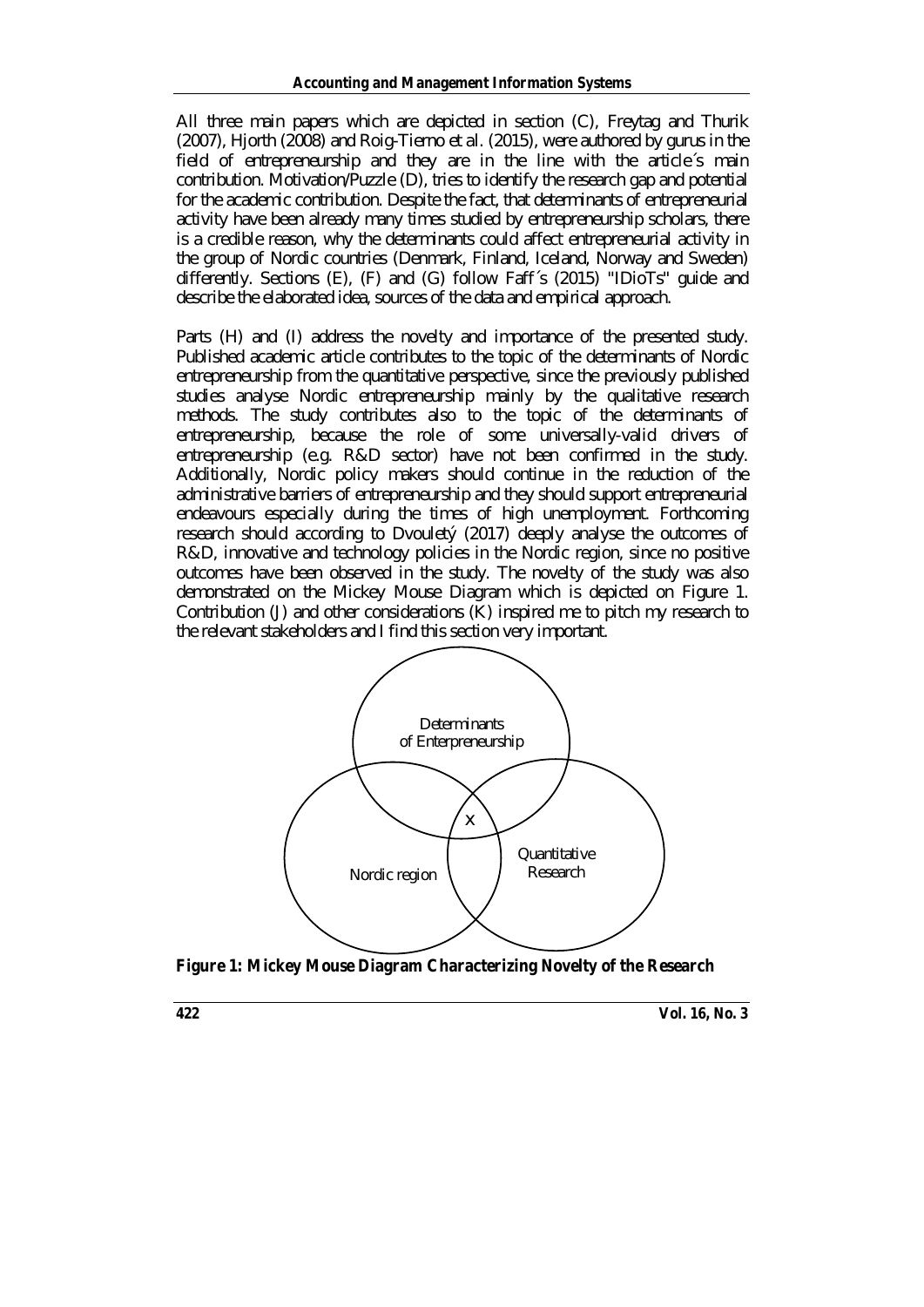| no. 2: 117-131.<br>(B) Basic Research Question<br>(D) Motivation / Puzzle<br>(A) Full Reference<br>(C) Key paper(s) | strives to analyse determinants of entrepreneurial activity in order to better understand its drivers (Freytag and Thurik, 2007). For the group of Nordic<br>Positive outcomes of entrepreneurship on economic development have been discussed recently by many scholars. Therefore, the research community<br>2. Hjorth, D. (2008) "Nordic Entrepreneurship Research", <i>Entrepreneurship Theory and Practice</i> , vol. 32, no. 2: 313-338.<br>3. Roig-Tierno, N., Alcázar, J., & Ribeiro-Navarrete, S. (2015) "Use of infrastructures to support<br>1. Freytag, A. & Thurik, R. (2007) "Entrepreneurship and its determinants in a cross-country setting", Journal of Bvolutionary Economics, vol. 17,<br>determinants of Nordic entrepreneurship might be different from the rest of the world, because of the lower rates of entrepreneurial engagement,<br>countries (Denmark, Finland, Iceland, Norway and Sweden) such a study is missing. To motivate the research, Hjorth (2008) discusses that the<br>Dvoulety, O. (2017) "Determinants of Nordic entrepreneurship", Journal of Small Business and Enterprise Development, vol. 24, no. 1: 12-33.<br>What are the determinants of entrepreneurial activity in the Nordic countries?<br>Journal of Business Research, vol. 68, no. 11: 2290-2294.                                       |
|---------------------------------------------------------------------------------------------------------------------|----------------------------------------------------------------------------------------------------------------------------------------------------------------------------------------------------------------------------------------------------------------------------------------------------------------------------------------------------------------------------------------------------------------------------------------------------------------------------------------------------------------------------------------------------------------------------------------------------------------------------------------------------------------------------------------------------------------------------------------------------------------------------------------------------------------------------------------------------------------------------------------------------------------------------------------------------------------------------------------------------------------------------------------------------------------------------------------------------------------------------------------------------------------------------------------------------------------------------------------------------------------------------------------------------------------------------------------------------|
|                                                                                                                     |                                                                                                                                                                                                                                                                                                                                                                                                                                                                                                                                                                                                                                                                                                                                                                                                                                                                                                                                                                                                                                                                                                                                                                                                                                                                                                                                                    |
|                                                                                                                     |                                                                                                                                                                                                                                                                                                                                                                                                                                                                                                                                                                                                                                                                                                                                                                                                                                                                                                                                                                                                                                                                                                                                                                                                                                                                                                                                                    |
|                                                                                                                     |                                                                                                                                                                                                                                                                                                                                                                                                                                                                                                                                                                                                                                                                                                                                                                                                                                                                                                                                                                                                                                                                                                                                                                                                                                                                                                                                                    |
|                                                                                                                     | well-developed social security systems and high share of the public sector or different historical and sociocultural patters.                                                                                                                                                                                                                                                                                                                                                                                                                                                                                                                                                                                                                                                                                                                                                                                                                                                                                                                                                                                                                                                                                                                                                                                                                      |
| <b>THREE</b>                                                                                                        | Three core aspects of any empirical research project i.e. the "IDioIS" guide                                                                                                                                                                                                                                                                                                                                                                                                                                                                                                                                                                                                                                                                                                                                                                                                                                                                                                                                                                                                                                                                                                                                                                                                                                                                       |
| (E) Idea                                                                                                            | understanding the drivers of entrepreneurial activity for the group of Nordic countries. The following four hypotheses were empirically tested;<br>The purpose of the paper was to conduct quantitative analysis of the Nordic entrepreneurship in order to fill-in a regional research gap by<br>1.2 Relationship between administrative barriers and entrepreneurial activity.<br>1.1 Relationship between unemployment rate and entrepreneurial activity<br>1.3 Relationship between GDP per capita and entrepreneurial activity<br>1.4 Relationship between R&D sector and entrepreneurial activity.                                                                                                                                                                                                                                                                                                                                                                                                                                                                                                                                                                                                                                                                                                                                           |
| accounts for it.<br>(F) Data                                                                                        | entrepreneurial activity is expressed in two ways - as a rate of registered business activity and as an established business ownership rate. Independent<br>variables represent the determinants of entrepreneurship (GDP per capita, Unemployment rate, Days needed to Start a Business, Costs needed to be<br>5. Sample size for the years 2004-2013 is a one limitation of the study. Author has collected almost all variables for this period, however more data<br>1. The quantitative analysis is based on the annual panel of the five Nordic countries over the period of years $2004-2013$ . The dependent variable -<br>6. Will your "test" variables exhibit adequate ("meaningful") variation to give good power? Quality/reliability of data? Yes, empirical approach<br>4. Data were obtained from the various databases, including national statistical offices of the Nordic countries, World Bank database, Global<br>paid to Start Business, Share of Tertiary Educated Population, Expenditures on Research and Development, Rate of R&D Researchers)<br>would definitely increase the statistical significance of the results. Till this moment, longer time period is not available.<br>2., 3. Strongly balanced cross-country panel accounting for 50 observations.<br>Entrepreneurship Monitor data and Eurostat database. |

#### **Table 2. Completed reverse engineered pitch template on Dvouletý (2017)**

**Determinants of Nordic entrepreneurship: A reverse engineered pitch**

**Vol. 16, No. 3 423**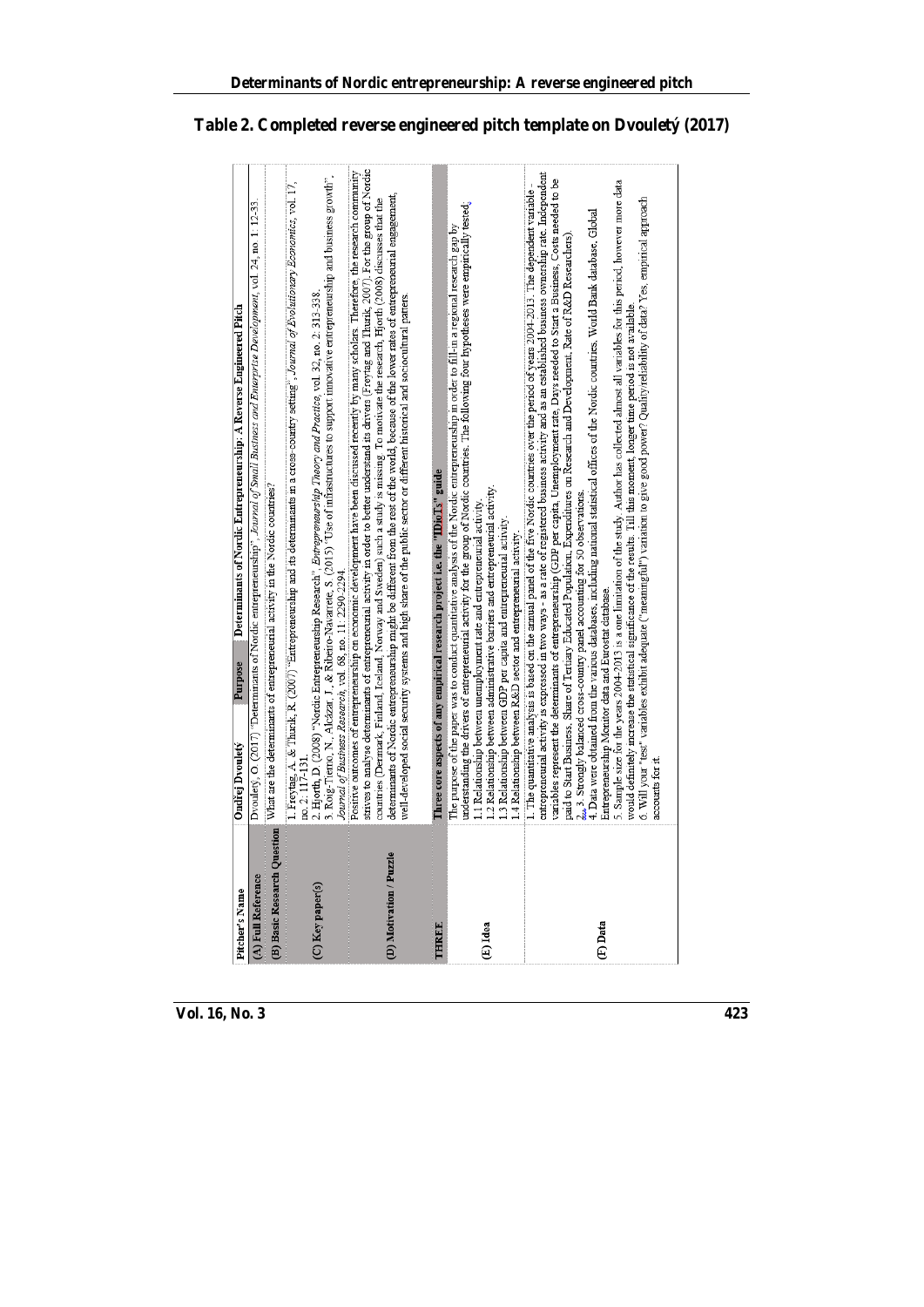| (G) Tools¤                    | accounts for the impact of traditional determinants of entrepreneurship (control variables). The influence of the key variables is tested with up to two-<br>For each of the dependent variable (entrepreneurial activity), a set of econometric models with fixed effects was estimated. Empirical approach<br>year lag to control for the long term impact. Models were estimated in software EV iews 9.¤                                                                                                                                                                                        |  |
|-------------------------------|----------------------------------------------------------------------------------------------------------------------------------------------------------------------------------------------------------------------------------------------------------------------------------------------------------------------------------------------------------------------------------------------------------------------------------------------------------------------------------------------------------------------------------------------------------------------------------------------------|--|
| <b>TWO</b> <sub>2</sub>       | I wo key questions                                                                                                                                                                                                                                                                                                                                                                                                                                                                                                                                                                                 |  |
| (H) What's New?¤              | analysis was conducted based on the research gap in the quantitative studies related to the Nordic entrepreneuship and based on the perceived need<br>It has been shown that Nordic literature most often study entrepreneurship from the perspective of qualitative research methods. This empirical<br>entrepreneurship, because the role of some universally-valid drivers of entrepreneurship (R&D sector) has not been confirmed in the study $n$<br>to form entrepreneurship-related policy recommendations in the Nordic region. Study contributes also to the topic of the determinants of |  |
| (I) So What?¤                 | times of high unemployment. Furthermore, forthcoming research should deeply analyse the outcomes of R&D, innovative and technology policies in<br>continue in the reduction of the administrative barriers of entrepreneurship and they should support entrepreneural endeavours especially during the<br>The research contains important recommendations for Nordic entrepreneurship policy makers. Based on the results, Nordic policy makers should<br>the Nordic region, since no positive outcomes have been observed in the study. ¤                                                         |  |
| <b>ONE</b> <sub>2</sub>       | One-bottom-lines                                                                                                                                                                                                                                                                                                                                                                                                                                                                                                                                                                                   |  |
| (J)-Contribution?¤            | perspective on the drivers of entrepreneurship was offered to the researchers in the Nordic countries. Thirdly, for the international community, it has<br>Firstly, the results of the study are relevant for the policy makers in terms of formation of evidence based policies. Secondly, a quantitative<br>been shown, that some determinants of entrepreneurship are not universally valid and are country/regionally specific.¤                                                                                                                                                               |  |
| ISE<br>K) Other Consideration | Author has shared his study with the scholars working at the Linnaeus University in Vaxio and with the Nordic researchers working at the Norden<br>research think-tank in order to deliver the study to the relevant stakeholders.¤                                                                                                                                                                                                                                                                                                                                                                |  |
|                               |                                                                                                                                                                                                                                                                                                                                                                                                                                                                                                                                                                                                    |  |

| Source: PitchMyResearch.com (2017), own elaboration |  |  |
|-----------------------------------------------------|--|--|
|-----------------------------------------------------|--|--|

**424 Vol. 16, No. 3**

 $\overline{a}$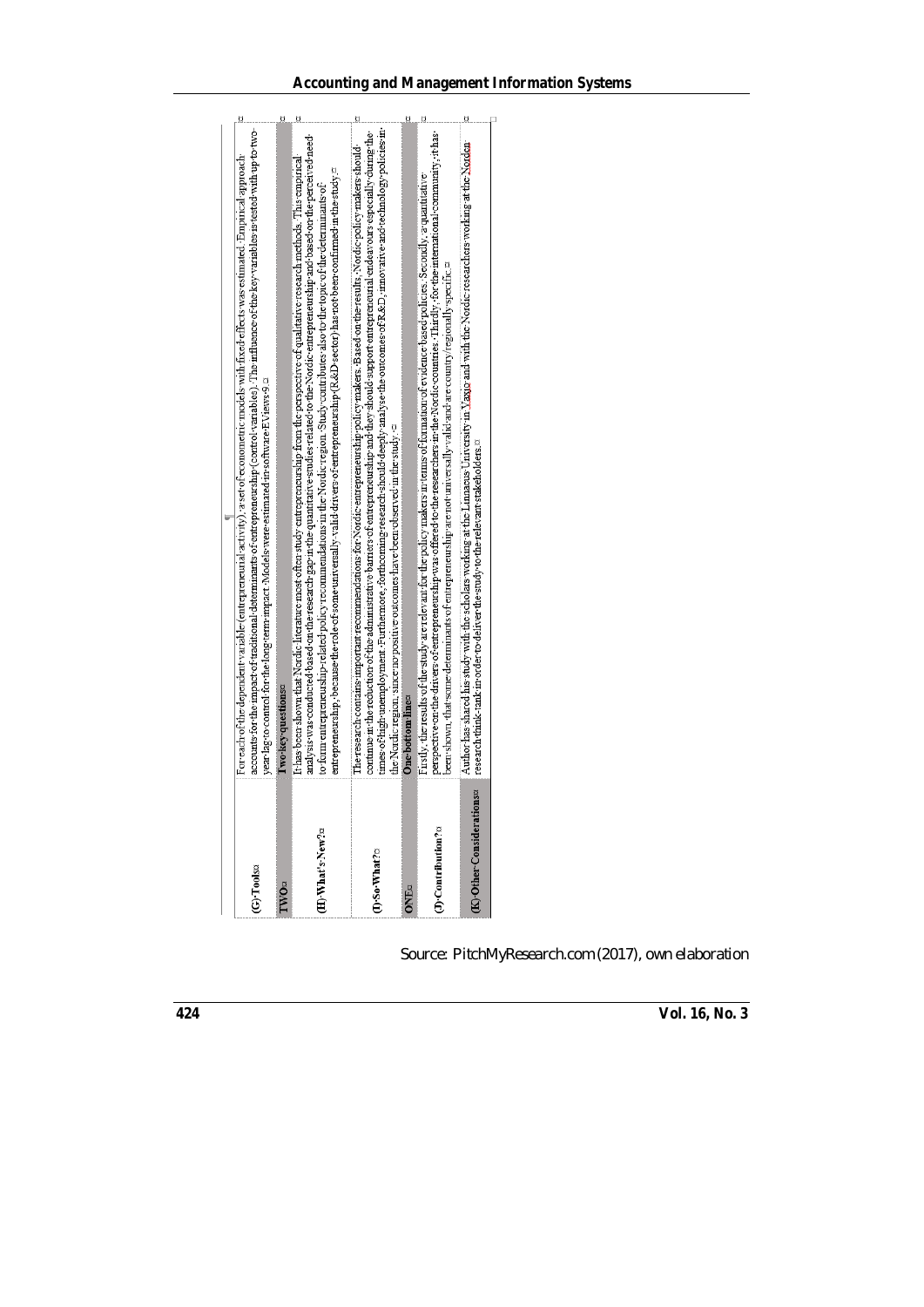### **3. Personal reflection on the reverse-engineering pitch exercise**

After completing the research pitch I felt that this approach provides me a very useful insight into categories of the paper which are the most important. It also led me to think more about the feasibility of the intended study. From the reverse engineering perspective, I feel that the suggested approach could be very useful for conducting a systematic literature review of empirical studies. However, there were two main implications for my own day-to-day research practice.

Firstly, I have realized, how important is to pitch my own research, despite the fact that it has been already published. Every day, there are many articles, which are being published and it is a task of a good researcher to find the most relevant once. After completing my study on the determinants of Nordic entrepreneurship, I felt that I have contributed to the regional body of knowledge. However, after finishing the research pitch, I have identified the key stakeholders and their email addresses and I have distributed them my paper directly. From some of them, I have received a positive feedback on my study.

Secondly, I have understood how useful could be the template not only for me, but also for bachelor and master students. At the University of Economic in Prague, PhD students often lead student´s theses. I could really save a lot of time, by asking my students to access and read Faff (2017), go into PitchMyResearch.com and to let them think carefully about their own research intentions, before coming to my office.

### **4. Conclusions**

In this reverse engineering pitching research letter (PRL) I have applied Faff´s (2015, 2017) pitching research template on the example of the previously published study by Dvouletý (2017), which was focused on the determinants of Nordic entrepreneurship. I have shared my personal experience with the template and joined scholars from other fields (e. g. Salehudin, 2017 or Wallin & Spry, 2016) who implemented the template into their research lives. Based on my personal experience I would encourage other researchers to think of their research ideas in a nuanced and structured way. Finally, pitching research template led me to think more of the need to increase visibility of my own research.

**Vol. 16, No. 3 425**